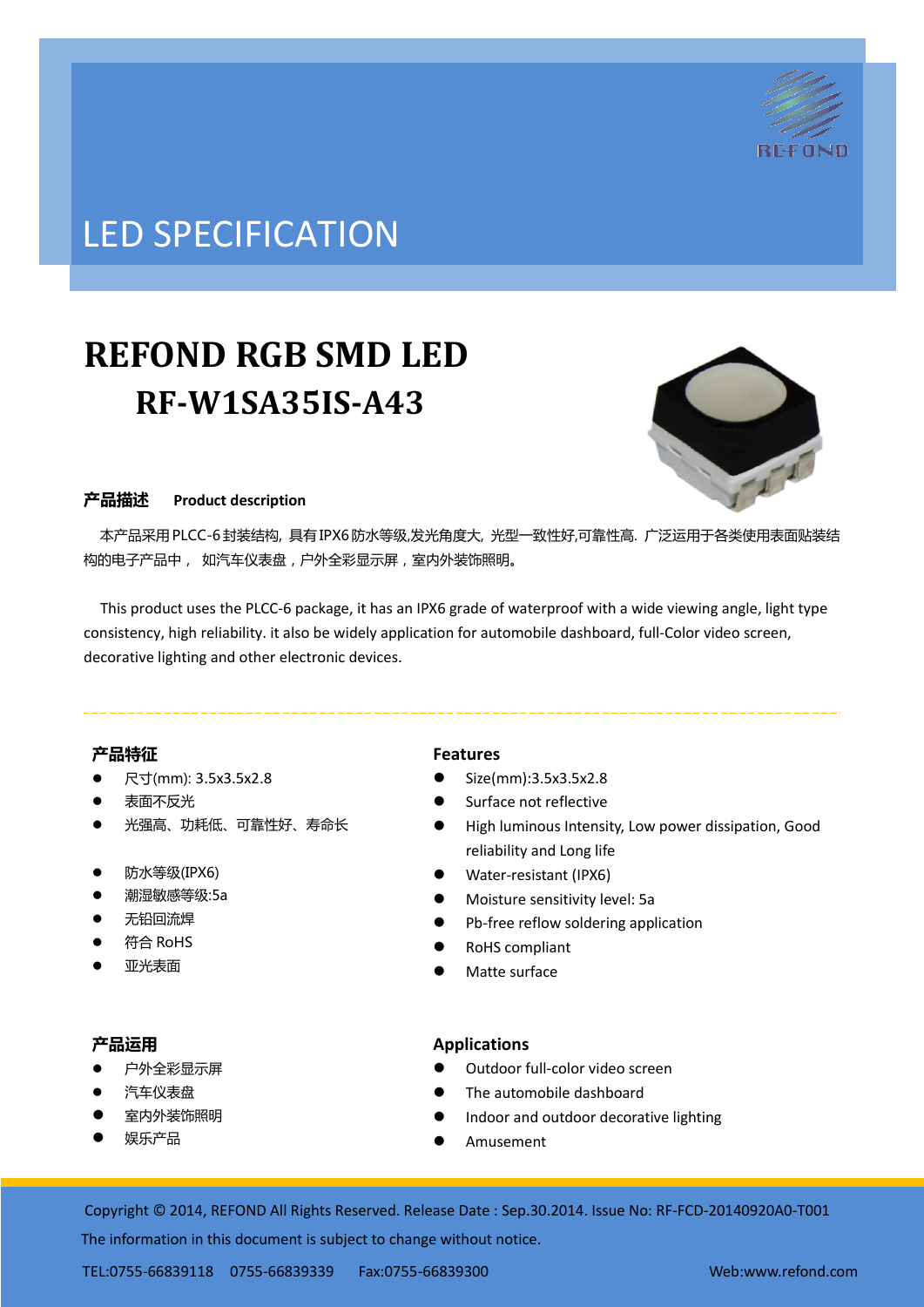

| 极限参数(温度=25℃)<br>Absolute Maximum Ratings (Ta = $25^{\circ}$ C) |                              |                                                |                |     |              |
|----------------------------------------------------------------|------------------------------|------------------------------------------------|----------------|-----|--------------|
| 参数名称<br>Parameter                                              | 符号<br>Symbol                 | <b>Absolute Maximum Rating</b><br>$\mathsf{R}$ | 单位<br>Unit     |     |              |
| 正向电流<br><b>Forward Current</b>                                 | $I_F$                        | 25                                             | 25             | 25  | <b>mA</b>    |
| 正向脉冲电流*<br>Pulse Forward Current*                              | $I_{FP}$                     | 100                                            | 100            | 100 | <b>mA</b>    |
| 反向电压<br><b>Reverse Voltage</b>                                 | <b>VR</b>                    | 5                                              | 5              | 5   | $\vee$       |
| 工作温度<br><b>Operating Temperature</b>                           | ${\mathsf T}_{\mathsf{OPR}}$ | $^{\circ}$ C<br>$-30$ ~ $+85$                  |                |     |              |
| 贮存温度<br>Storage Temperature                                    | $T_{\text{stg}}$             |                                                | $-40$ ~ $+100$ |     | $^{\circ}$ C |
| 功耗<br><b>Power Dissipation</b>                                 | $P_D$                        | 60                                             | 90             | 90  | mW           |
| 静电放电(人体模式)<br>Electrostatic Discharge (HBM)                    | <b>ESD</b>                   |                                                | 1000V          |     |              |

\*备注:脉冲宽度 ≦0.1ms,占空比≦1/10 \*Note: Pulse width≦0.1msec, duty≦1/10.

## 光电参数(温度=25°C) **Typical Electrical & Optical Characteristics ( Ta = 25**℃**)**

| 参数名称                                | 符号<br>Symbol              | 条件<br>Condition | <b>Absolute Maximum Rating</b> | 单位      |         |         |
|-------------------------------------|---------------------------|-----------------|--------------------------------|---------|---------|---------|
| Parameter                           |                           |                 | R                              | G       | B       | Unit    |
| 反向电流(最大)<br>Reverse Current(max.)   | $\mathsf{I}_{\mathsf{R}}$ | $V_R = 5V$      | 6                              | 6       | 6       | $\mu A$ |
| 正向电压<br><b>Forward Voltage</b>      | $V_F$ (avg)               | $I_F = 20mA$    | 2.1                            | 3.0     | 3.0     | $\vee$  |
|                                     | $V_F$ (max)               |                 | 2.4                            | 3.6     | 3.6     | $\vee$  |
| 主波长<br>Dominant Wavelength          | $\lambda_{\rm D}$         | $I_F = 20mA$    | $618^{\circ} 628$              | 518~528 | 464~474 | nm      |
| 半波宽<br>Spectrum Radiation Bandwidth | Δλ                        | $I_F = 20mA$    | 24                             | 38      | 30      |         |
| 光强<br>Luminous Intensity            | $I_{V(min)}$              | $I_F = 20mA$    | 550                            | 1600    | 300     | mcd     |
|                                     | $I_{V(\text{avg})}$       |                 | 760                            | 1900    | 450     | mcd     |
| 视角度<br>50% Power Angle              | $2\theta_{2}^{2}$         | $I_F = 20mA$    |                                | 120     |         | deg     |

#### 备注 note

- -
- -
- 

● 发光强度测量公差: ±10% Tolerance of measurement of luminous intensity: ±10%.

● 波长测量公差 : ±1nm Tolerance of measurement of dominant wavelength: ±1nm.

正向电压测量公差 : ±0.05V Tolerance of measurement of forward voltage±0.05V.

 以上参数仅供参考,请以实物标签为准 All the datas are just for reference, specific parameters please refer to the label.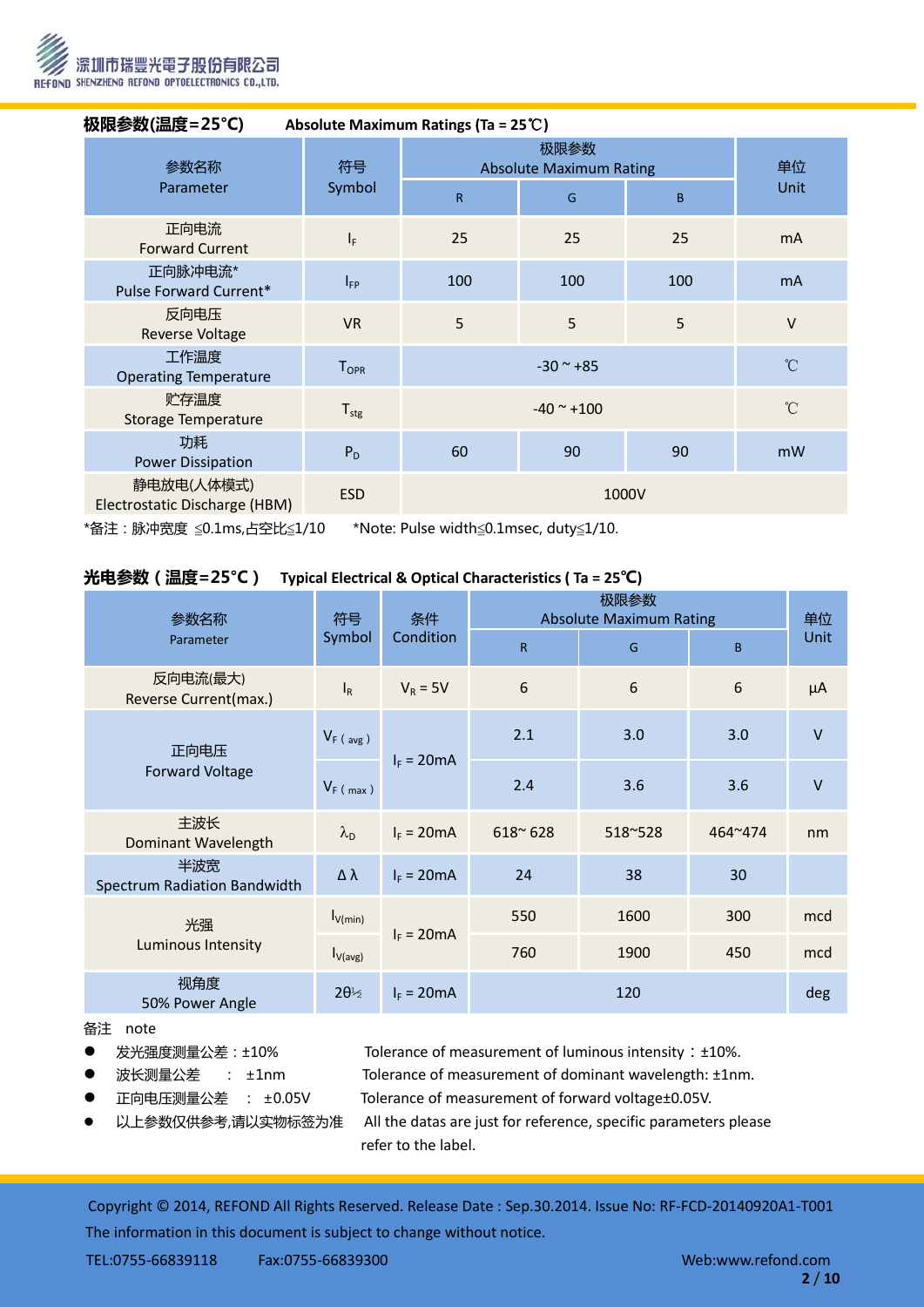







正向电流降额曲线 Forward Current Derating Curve





**Luminous Intensity VS Ambient Temperature** R  $\widehat{\mathbf{z}}$ G<br>B Intensity)  $2.0$  $1.0$ 栩对光器 (Relative Luninous  $0.5$  $0.2$  $0.1$  $-30.20$  -10 0 10 20 30 40 50 60 70

光强与环境温度曲线



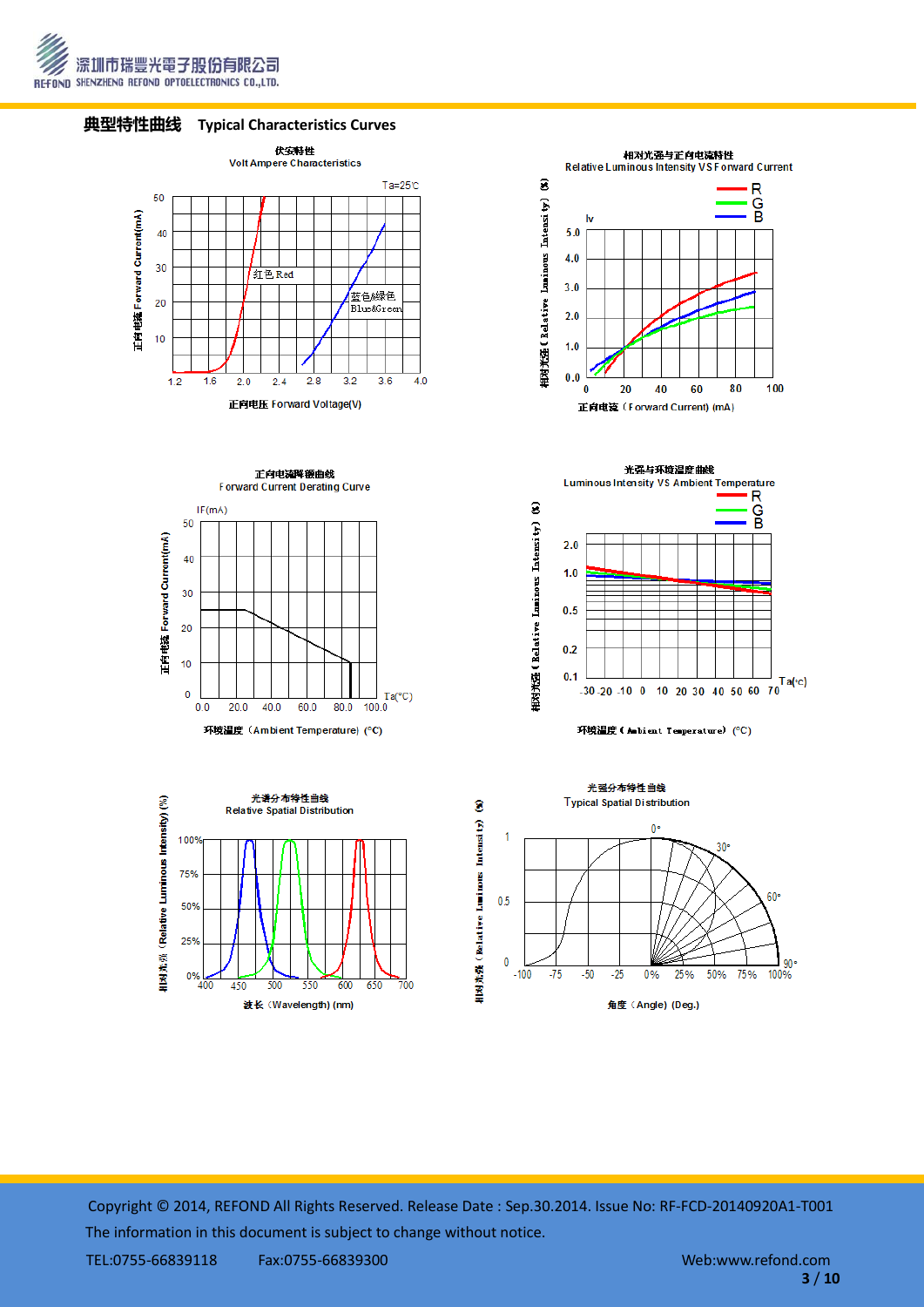

| 「リヨE」工ルVS以<br><b>Renability Test Renis Conditions</b> |                                                      |                             |                                                                               |                |                 |                 |
|-------------------------------------------------------|------------------------------------------------------|-----------------------------|-------------------------------------------------------------------------------|----------------|-----------------|-----------------|
|                                                       | 实验项目<br><b>Test Items</b>                            | 参考标准<br>reference Criterion | 实验条件<br><b>Test Conditions</b>                                                | 时间<br>Time     | 样品数<br>Quantity | 判定<br>Criterion |
|                                                       | 高温储存<br><b>High Temperature Storage</b>              | JEITA ED-4701 200 201       | $Ta=100^{\circ}C$                                                             | 1000H          | 22              | 0/22            |
|                                                       | 低温储存<br>Low Temperature Storage                      | JEITA ED-4701 200 202       | $Ta = -40^{\circ}C$                                                           | 1000H          | 22              | 0/22            |
|                                                       | 常温寿命测试<br>Room Temperature Operating Life            | JESD22-A108                 | Ta=25°C, IF=20mA                                                              | 1000H          | 22              | 0/22            |
|                                                       | 高温高湿寿命测试<br>High Temperature High Humidity Life Test | JESD22-A101                 | Ta=60°C,RH=90%<br>$IF=20mA$                                                   | 1000H          | 22              | 0/22            |
|                                                       | 冷热冲击<br><b>Thermal Shock</b>                         | JEITA ED-4701 300 307       | $-40^{\circ}$ C(15min) $\leftarrow$ $\rightarrow$ 100 $^{\circ}$ C(1<br>5min) | 500 cycles     | 22              | 0/22            |
|                                                       | 温度循环<br>JEITA ED-4701 100 105<br>Temperature Cycle   |                             | $-40^{\circ}$ C(30min) $\leftarrow$ (5min) $\rightarrow$ 1<br>00°C(30min)     | 1000<br>cycles | 22              | 0/22            |
|                                                       | 低温寿命<br>Low Temperature Life Test                    | JESD22-A108D                | Ta=-40°C, IF=20mA                                                             | 1000H          | 22              | 0/22            |
|                                                       | 高温寿命<br>High Temperature Life Test                   | JESD22-A108D                | Ta=80°C, IF=20mA                                                              | 1000H          | 22              | 0/22            |
|                                                       | 高温高湿储存<br>High Temperature High Humidity Storage     | JEITA ED-4701 100 103       | Ta=85°C, RH=85%                                                               | 1000H          | 22              | 0/22            |
|                                                       | 耐焊接热<br>Resistance to Soldering Heat                 | JESD22-B106                 | Tsld=260 $°C$ , 10sec                                                         | 3 times        | 22              | 0/22            |

## 可靠性试验 **Reliability Test Items Conditions**

# 失效判断标准 **Criteria for Judging Damage**

| 测试项目<br><b>Test Items</b>            | 符号<br>Symbol | 测试条件<br><b>Test Conditions</b> | 判定标准<br><b>Criteria for Judgement</b>                                                  |
|--------------------------------------|--------------|--------------------------------|----------------------------------------------------------------------------------------|
| 正向电压<br><b>Forward Voltage</b>       | VF.          | $IF = 20mA$                    | 初始值±10%<br>Initial Data $+10%$                                                         |
| 反向电流<br><b>Reverse Current</b>       | $I_R$        | $VR=5V$                        | $IR \leq 10 \mu A$                                                                     |
| 光强<br>Luminous Intensity             | $I_{\rm V}$  | $IF = 20mA$                    | 平均 $I_v$ 衰减 $\leqslant$ 30%<br>Average Iv degradation rate≤30%                         |
| 耐焊接热<br>Resistance to Soldering Heat |              |                                | 材料无内部裂痕、剥离、无死灯<br>No internal cracks, no material between stripped,<br>no deaded light |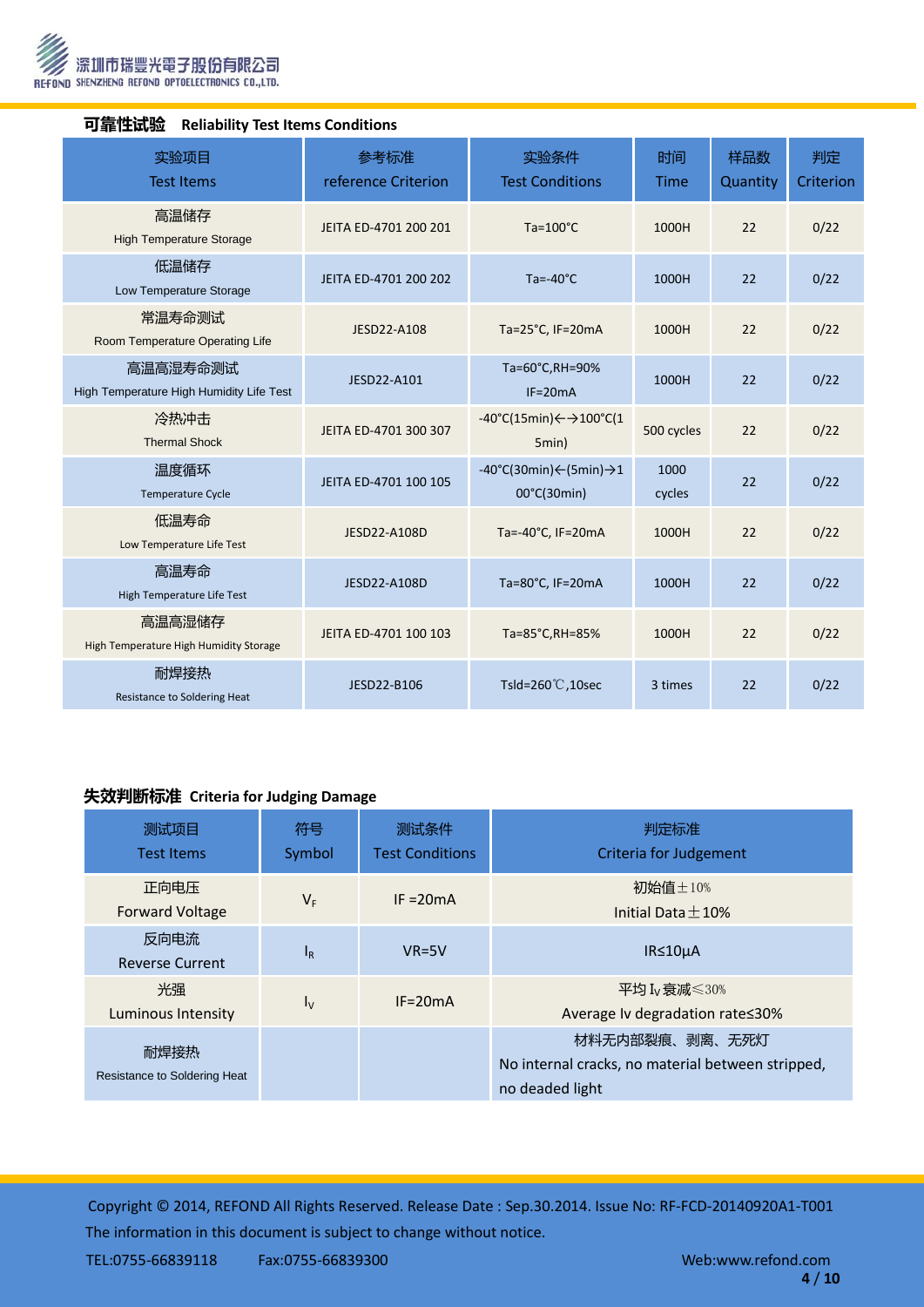

# 外型尺寸 **Outline Dimension**





备注: 所有尺寸单位均为 mm,如无特殊说明误差范围为±0.1mm.

Note: All dimensions in mm ,tolerance is ±0.1mm unless otherwise noted.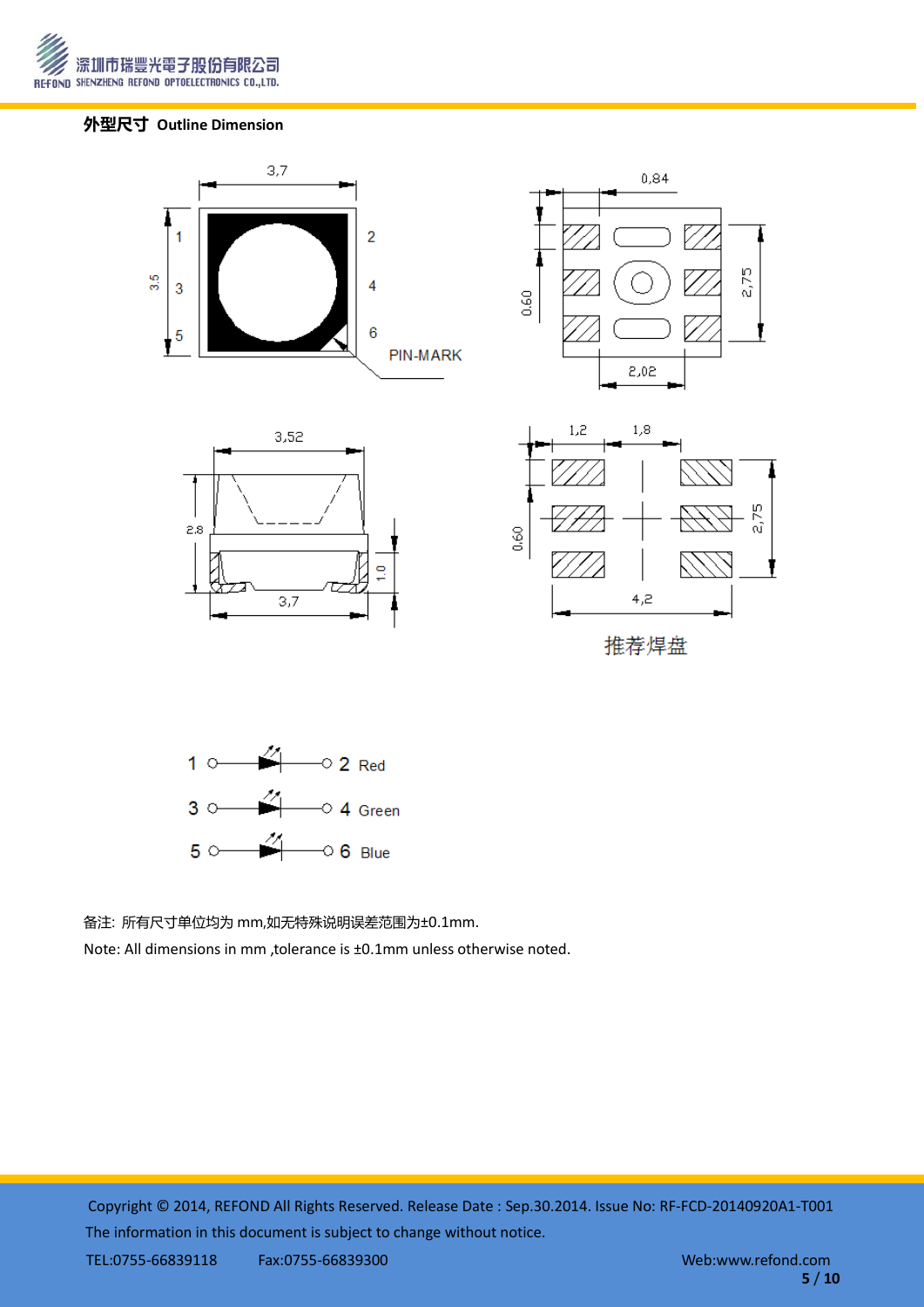

# 包装 **Packaging**

## 1.载带 **Carrier Tape**



#### 备注: 单位: mm,未注公差±0.1mm.

Note: All dimensions in mm, tolerances unless mentioned is±0.1mm.

## 2.编带细节 **Details Of Carrier Tape**



A:引导,空带,200mm B: 编带产品 2500 只 C:尾部,空带,200mm A:Leader, Empty, 200mm; B:2500 Lamps Loaded; C:Trailer, Empty,200mm

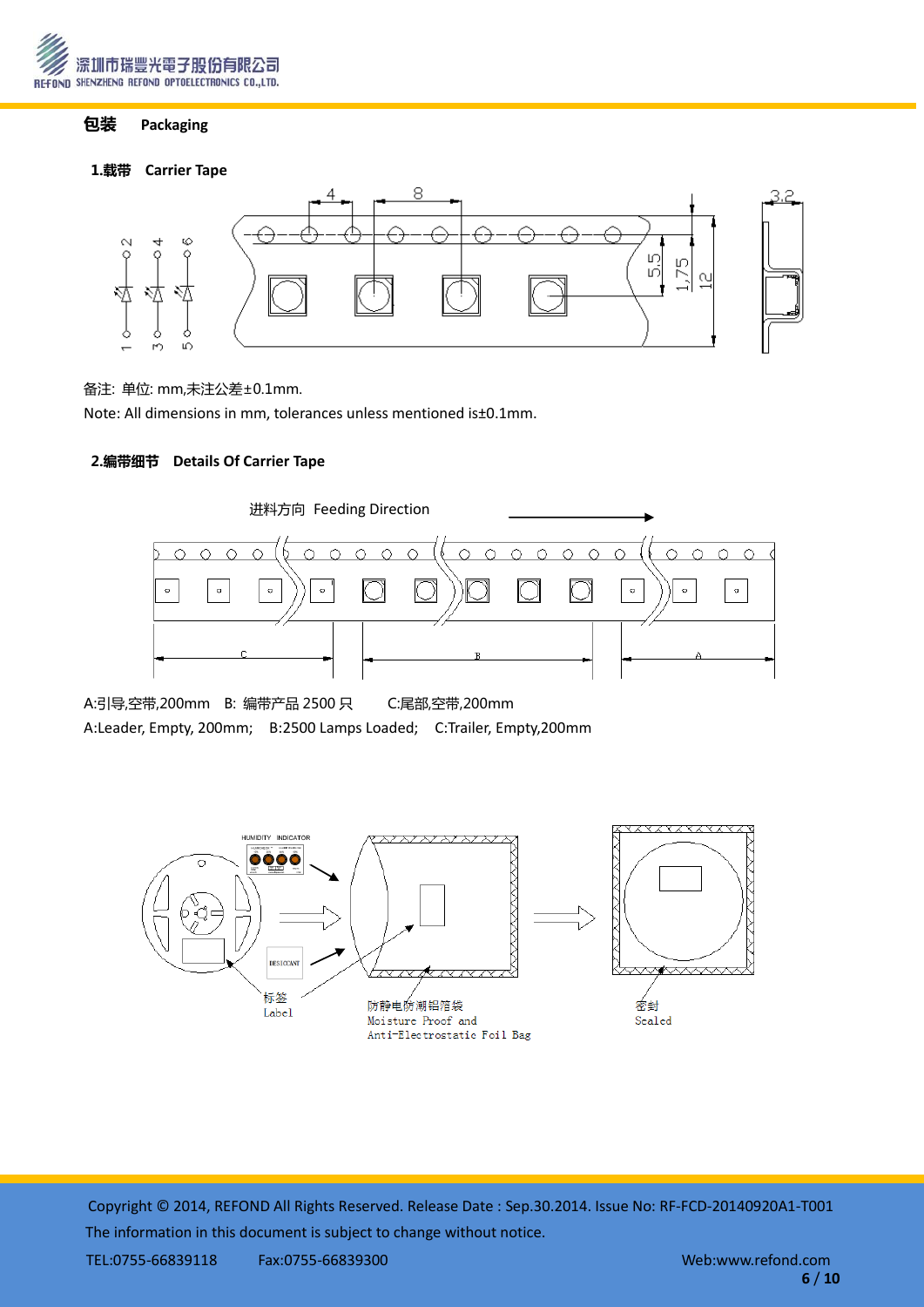

#### 3.外包装箱 **Cardboard Box**



#### 备注: 包装箱丌防水,注意防水防潮.

Note: The boxes are not water resistant and they must be kept away from water and moisture.

#### 4.标签说明 **Label Explanation**

PART NO.: 产品型号 QTY: 数量 BIN: 分档 LOT NO.: 批号 λD: 波长范围 IV: 光强范围 VF: 正向电压范围 SPEC NO.: 规格书编号 QA DATE: QA 检验日期

| <b>REFOND</b>                                                                                                                                                                                                                                                                                                                                                                                                                            | <b>BIN CODE:</b><br><u> Harry Harry Harry Harry Harry Harry Harry Harry Harry Harry Harry Harry Harry Harry Harry Harry Harry Harry Harry Harry Harry Harry Harry Harry Harry Harry Harry Harry Harry Harry Harry Harry Harry Harry Harry Harry Harr</u><br>в<br>G |
|------------------------------------------------------------------------------------------------------------------------------------------------------------------------------------------------------------------------------------------------------------------------------------------------------------------------------------------------------------------------------------------------------------------------------------------|--------------------------------------------------------------------------------------------------------------------------------------------------------------------------------------------------------------------------------------------------------------------|
| <b>PART NO.:</b><br><u> Timba ka matsayin ka matsayin ka matsayin ka matsayin ka matsayin ka matsayin ka matsayin ka matsayin ka matsayin ka matsayin ka matsayin ka matsayin ka matsayin ka matsayin ka matsayin ka matsayin ka matsayin ka matsayi</u><br>QTY:<br><u> Liberatur i sama</u><br><b>LOT NO.:</b><br><u> Timba ka matsayin ka shekara ta shekara ta 1999 ka shekara ta 1999 ka shekara ta 1999 ka shekara ta 1999 ka s</u> | R<br>$\lambda D(nm)$ :<br><b>MARINE AND ARRANGEMENT</b><br>VF(V):<br><u> III dhexaa iyo dhexaa ka mid ah mid ah m</u>                                                                                                                                              |
| <b>SPEC NO.:</b><br><b>QA DATE:</b>                                                                                                                                                                                                                                                                                                                                                                                                      | <b>RoHS</b>                                                                                                                                                                                                                                                        |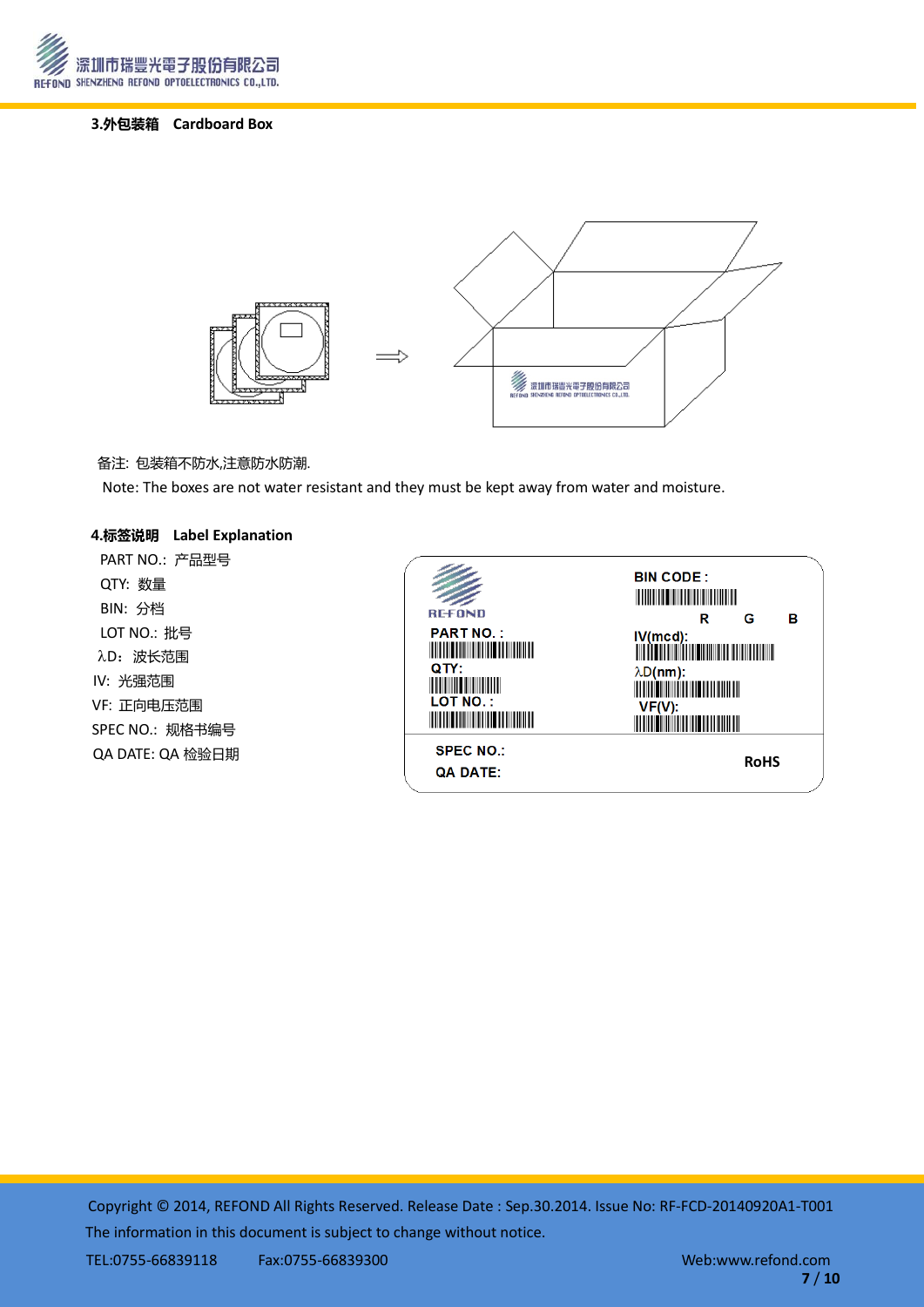

# 焊接指导 Guideline for Soldering

## 1. 使用烙铁焊接

## Hand Soldering

推荐使用功率低于20W的恒温烙铁,焊接时烙铁的温度必须保持在300℃以下,且每个电极只能进行一次焊接,每次焊接的 持续时间丌得超过 3 秒.

手动焊接过程中的不慎操作易引起 LED 产品的损坏,应当小心谨慎.

A soldering iron with Constant temperature of less than 20W is recommended to be used in Hand Soldering .Please keep the temperature of the soldering iron under 300℃ while soldering. Each terminal of the LED is to go for less than 3 second and for one time only Be careful because the damage of the product is often started at the time of the hand soldering.

# 2. 回流焊接: 推荐使用以下无铅回流焊接温度图进行

Reflow Soldering: Use the conditions shown in the under Figure of Pb-Free Reflow Soldering.



| ٠ |  |  |
|---|--|--|
|   |  |  |
|   |  |  |
|   |  |  |
|   |  |  |

| 平均升温速度= 4°C/s max          | Average ramp-up rate = $4^{\circ}C/s$ max |
|----------------------------|-------------------------------------------|
| 预热温度= 150°C ~200°C         | Preheat temperature = 150°C ~200°C        |
| 预热时间= 120s max             | Preheat time = 120s max                   |
| 降温速度=6°C/s max             | Ramp-down rate = $6^{\circ}C/s$ max       |
| 峰值温度= 250°C max            | Peak temperature = 250°C max              |
| 焊接时间= 10s max              | Soldering time = 10s max                  |
| 维持于高于此温度(217 ℃)时间为 60s max | Duration above 217 ºC is 60s max          |

回流焊接最多只能进行一次.

Reflow soldering should not be done more than one times.

- 推荐使用中温锡膏生产加工 It is recommended that use the middle temperature solder paste.
- 在回流焊接过程中,丌要对 LED 施加任何压力. Stress on the LEDS should be avoided during heating in soldering process.
- 在焊接完成后,待产品温度下降到室温后,再进行其它处理. After soldering ,do not deal with the product before its temperature drop down to room temperature.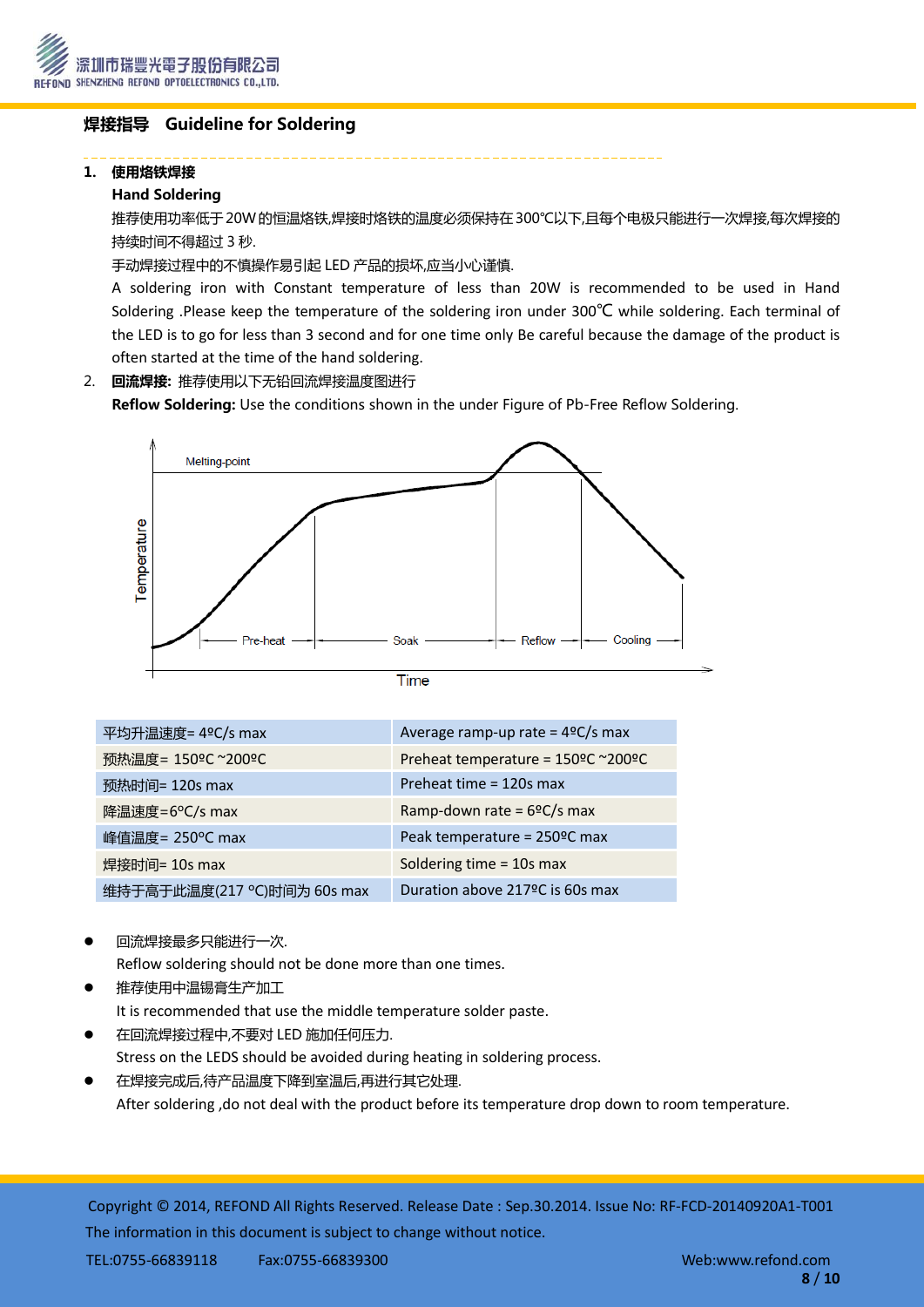## **3.** 清洗 **Cleaning**

 尽量使用"免清洗型"焊锡膏,这样,在回流焊后就丌需要清洗焊剂。如果需要清洁PCB,焊接完成后推荐使用异丙醇(IPA) 进行清洗. 使用其它类似溶剂清洗前,请先确讣使用的溶剂丌会对LED造成损伤. 丌推荐使用超声波清洗.

Try to use "no clean solder paste type", so, after reflow need not cleaning。If you need to clean the PCB, after the completion of welding recommended the use of isopropyl alcohol (IPA) cleaning。When using other solvents, it should be confirmed beforehand the solvents do not damage the LED. Do not use ultrasonic cleaning.

# 使用注意事项 **Using Guide**

## **1.** 贮存 **Storage**

- 本产使用密封防潮抗静电袋包装,幵附有干燥剂,未开封的产品保存时间一年. Moisture proof and anti-electrostatic package with moisture absorbent material is used, Packaged products have one year to save time.
- 开封前,产品须存放在温度丌高于30℃,湿度丌高于60%RH的环境中. Before opening the package, the product should be kept at30℃ or less and humidity less the60%RH.
- 密封防静电袋内的湿度卡应在打开袋子后立即查看袋内的湿度指示卡来确定,湿度显示大于或等于30%时,使用前须进行 烘烤.

Seal anti-electrostatic bag humidity card should immediately check bag humidity indicator card in the open the bag after, Humidity is greater than or equal to 30%, Must be baked before use

 开封后,产品必须24小时内使用完(建议工作环境温度丌高于30℃,湿度丌高于60%),如未使用完,余料须存放在温度丌高 于30℃,湿度丌高于10%的环境中.

After opening the package, the product should be soldered within 24 hours.If not,please store at 30℃or less and humidity less than 10%RH. It is recommended that the product be operated at the workshop condition of 30℃ or less and humidity less than 60%RH.

 对于尚未焊接的LED,如果吸湿剂或包装失效,或者产品没有符合以上有效存储条件,烘烤可以起到一定的性能恢复效果.烧 烤条件:65±5℃,持续时间24H.

If the moisture absorbent material has fade away or the LEDs have exceeded the storage time, baking treatment should be performed based on the following condition : 65±5℃ for 24 hours.

## **2.** 静电

## **Static Electricity**

以下操作可降低静电破坏的可能性

The following procedures may decrease the possibility of ESD damage.

- 将产品和外界之间的摩擦减到最低以避免静电产生.
- Minimize friction between the product and surroundings to avoid static buildup.
- 所有的产品设备和测试仪器必须接地. All production machinery and test instruments must be electrically grounded.
- 操作人员必须配戴静电环. Operators must wear anti-static bracelets.